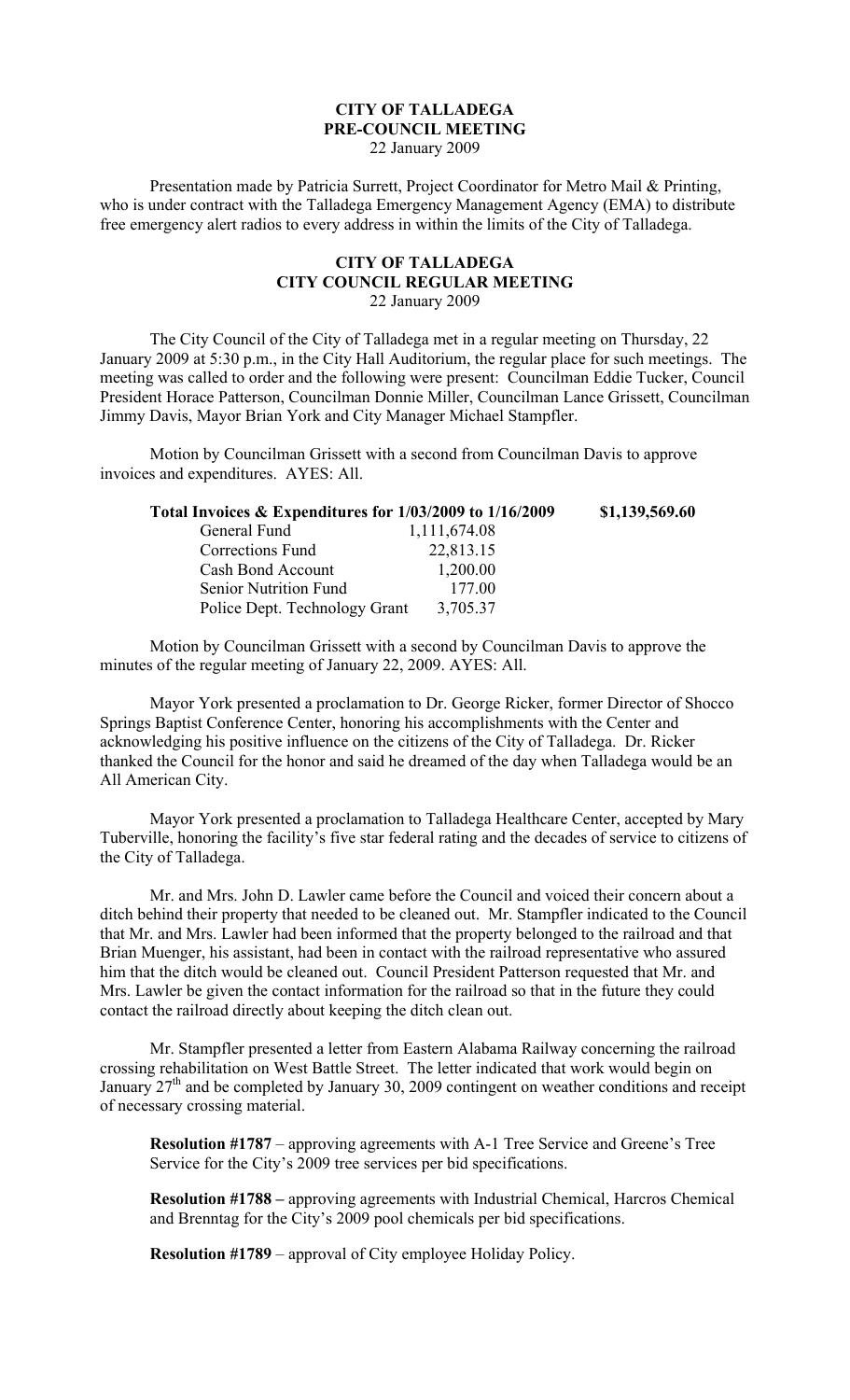**Resolution #1790** – approval to accept the Department of Justice Bullet Proof Vest grant award which pays for half of the cost of bullet proof vests purchased by the Police Department during the next five years up to a total cost of \$11,825.00.

Motion by Councilman Davis with a second from Councilman Grissett to approve Resolutions #1787 to #1791. Roll Call. AYES: All.

Motion by Councilman Grissett with a second from Councilman Davis to approve invoices and expenditures for the Water Department. AYES: Councilman Davis, Councilman Grissett, Council President Patterson, Councilman Miller; NAY: Councilman Tucker.

## **Total Invoices & Expenditures for 1/3/2009 to 1/15/2009 \$367,153.80**

City Manager's comments included the following:

- In response to Councilman Tucker's question on the frequency of repairs made to the pavement at the Tinney/Davis Street location, this is a result of an inadequate infrastructure and will probably continue until the system can be updated and money found to upgrade underground facilities.
- Announced the awarding of a National Parks and Recreation Association grant for \$4000.00 to offset the cost of the 2008 football season.
- Presented the Council with a spreadsheet that listed all grants applied for and the status of those applications.
- Commented on the Coleman Circle project putting the City in a difficult position, but the City is proceeding on the easement issues. Our goal is to have the project completed by February 1, 2010. This is going to be a difficult deadline with the one easement outstanding, but if we fail to meet the deadline the City cannot apply for any other block grants and there is a potential to lose \$500,000 plus in future grants. Now that the grant has been awarded the City is ready to enter the judicial situation to resolve the easement issues.
- Work to be done with a possible United States Tennis Association (USTA) grant depends on how much is awarded and it may include renovation of the courts.
- Presented the Council with audits done by Edgar & Associates on the City's Senior Nutrition and Transportation Programs.
- School groups fundraising alternatives were explored and to have students work directly for the city raised several liability issues. Consensus of the Council was that alternative fundraising other than roadblocks needed to be considered, that raising funds by working directly for the City was not feasible, and that the City Council could not become involved in the fundraising except on a personal individual level.
- Costs to initiate flood map revisions was approximately \$50,000 for engineering costs per project area (McMillan Street and Avenue H) and that having a map revised does not guarantee that there would be lowering of flood insurance rates. Individual property owners could hire a professional engineer themselves and have their individual property revised on the federal flood plain map. Councilman Miller stated that prior council members told these people that their flood insurance would change, but that someone at city hall changed the plans and FEMA did not approve it and that if promises were made the City needed to follow through on them. Councilman Tucker indicated that he did not remember promising anyone lower flood insurance, but if it can be found in the minutes, then follow through on it.
- City has an attorney, Ms. Christina Poff, working on a new franchise agreement with Charter Communications. Councilman Grissett voiced his frustration with the lack of competition for cable services and how Charter Communications was able to "hold us hostage" for services. There was a great deal of on this issue.

Motion by Councilman Grissett with a second from Councilman Tucker to contact our Congressman concerning the problems with Charter Communication and ask what options were available for the City. AYES: All.

Motion by Councilman Davis with a second from Councilman Grissett to approve revised job descriptions for City Clerk and the Finance Director. AYES: All.